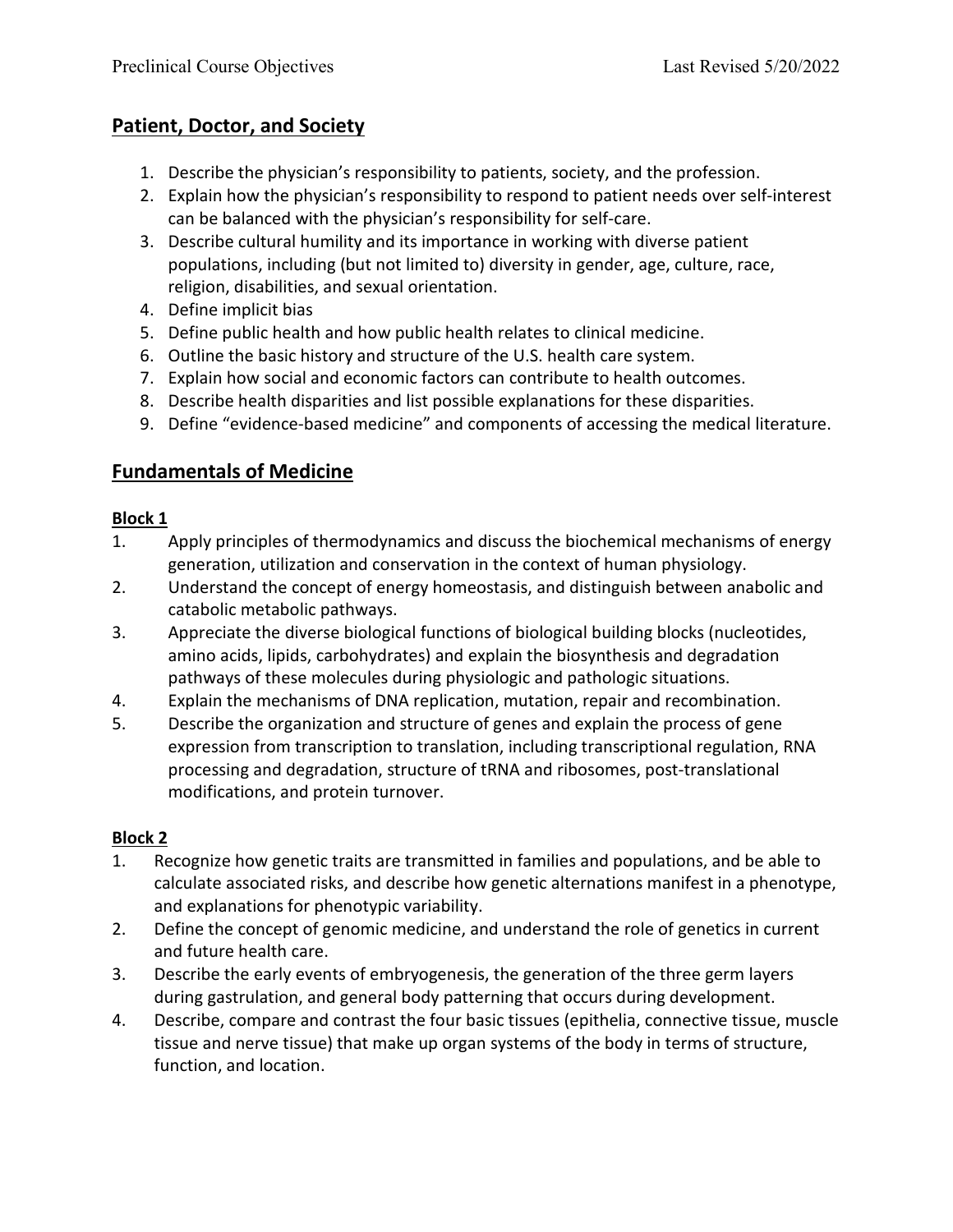- 5. Describe the specialized tissues of cartilage, bone, and blood, including associated cells and structures of these tissues.
- 6. Describe and identify characteristics of arteries, veins and capillaries at the microscopic level and understand the structure and function of the endothelium.
- 7. Describe the general organization of the major arteries and veins in the human body.
- 8. Describe the organization of the peripheral nervous system including its distribution, signaling cascade and functions.
- 9. Describe the organization of the thoracic and abdominal cavities, in particular with respect to cross-sectional anatomy and medical imaging.

## **Block 3**

## **Pharmacology**

- 1. Describe basic pharmacodynamic terms including receptor agonists, antagonists and the differences between the types of antagonists,  $K_D$ , therapeutic index, therapeutic window, EC50 and ED50. (USMLE 22, 24)
- 2. Explain concepts of Absorption, Distribution, Metabolism and Excretion; calculate various pharmacokinetic parameters relevant to dosing medications, and explain influences on patient variation to drug response. (USMLE 20, 23)
- 3. Describe basic mechanism of drug interactions, drug toxicity, and features of major toxidromes. (USMLE 24, 25)
- 4. Explain the basic process of drug development and the drug approval process.
- 5. Describe the organization of the autonomic nervous system, the neurotransmitters and receptors associated with the ANS, and pharmacologic activities of drugs used to mimic or inhibit ANS activities. (USMLE 26, 76, 93, 117, 130, 131, 136, 144, 151, 161, 167, 179, 232)

#### Cell Biology and Physiology

- 6. Describe how various signals are transmitted (including second messenger pathways), regulated, and terminated. (USMLE 26)
- 7. Define homeostasis, give examples of positive and negative feedback and feed-forward mechanisms in the context of physiology and distinguish between the concepts of steadystate and equilibrium. (USMLE 6, 11)
- 8. Describe the major fluid compartments of the body and calculate volumes of the intracellular and extracellular compartments and the total body water. (USMLE 219)
- 9. List the factors that influence diffusion of a small molecule: a) in solution and b) across a membrane and distinguish between diffusion and flux. (USMLE 219)
- 10. Compare and contrast osmotic and hydrostatic pressure, distinguish between osmolarity, osmolality and tonicity, calculate approximate osmotic strengths and predict the effect of solutions of differing osmotic strengths on cell volume. (USMLE 219)
- 11. Distinguish between penetrating and non-penetrating solutes. (USMLE 219)
- 12. Describe different fluid replacement solutions and give examples of situations in which these might be used. (USMLE 219)
- 13. Describe how the principles of diffusion apply to charged solutes, compare and contrast diffusion potentials and reversal potentials and calculate the reversal potentials for ions using the Nernst equation. (USMLE 76, 219)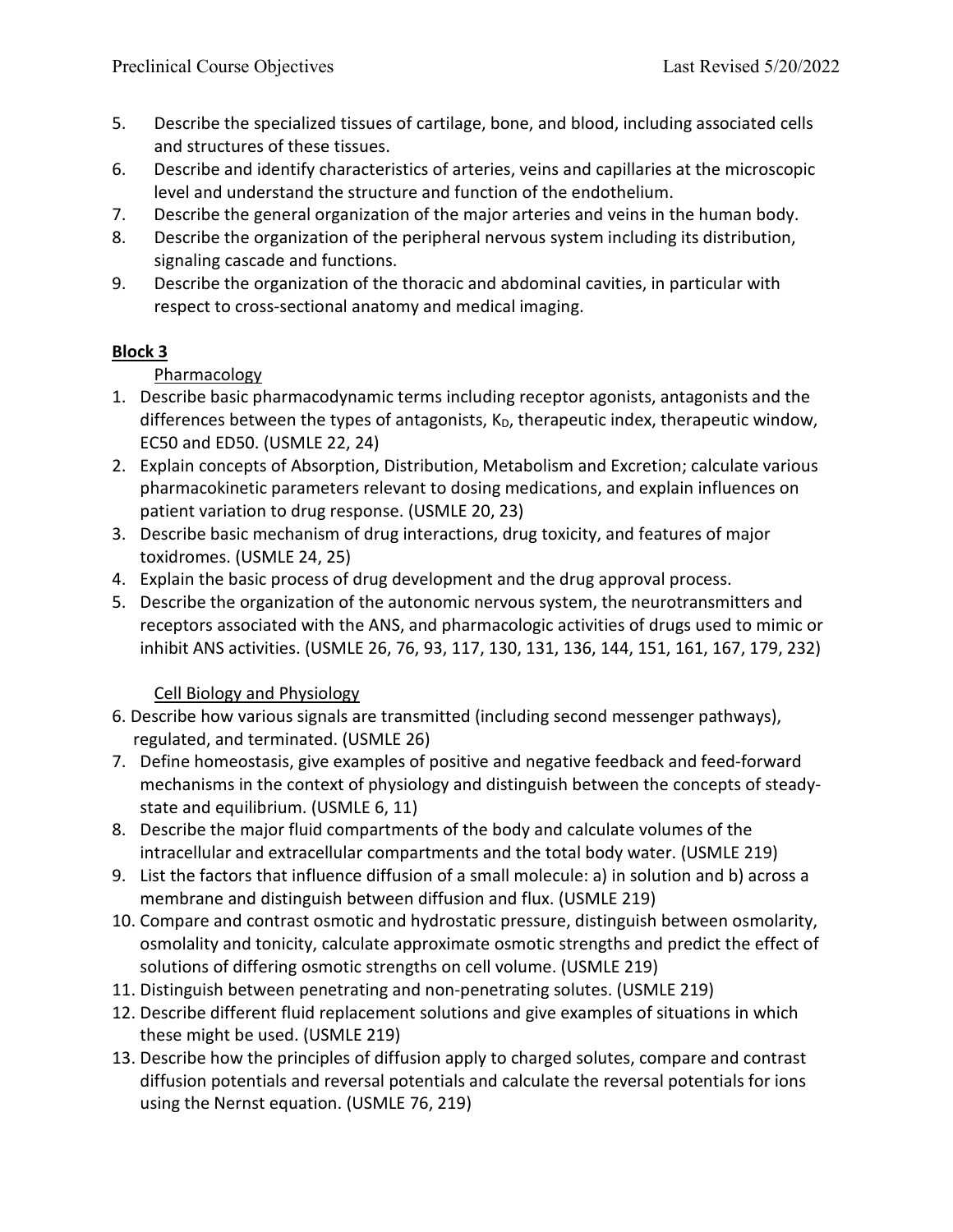- 14. Describe the role of the Na<sup>+</sup>/K<sup>+</sup> ATPase in the generation of the membrane potential and in the maintenance of cell volume. (USMLE 11, 76)
- 15. Distinguish between channels and pores, passive and facilitated diffusion and primary and secondary active transport and give examples of each. (USMLE 11)
- 16. Compare and contrast the pathways and fates of cytosolic proteins versus proteins synthesized at the endoplasmic reticulum and destined for the secretory pathway. (USMLE 11)
- 17. Describe processing, sorting and trafficking of proteins as they progress through the secretory pathway and explain how a cell recognizes proteins that are destined for degradation. (USMLE 11)
- 18. Describe the organization and function of cytoskeletal elements. (USMLE 11)
- 19. Describe apical and basolateral specializations, including location and function of each. (USMLE 11)
- 20. Describe the specialized junctions involved in cell communication, cell-to-cell adhesion and cell-to-matrix interactions. (USMLE 11)
- 21. Explain the components and mechanisms of the cell cycle, including checkpoints and regulation of progression through the stages, and recognize the components and regulation of apoptosis. (USMLE 8, 9)
- 22. Describe the movement of ions during an action potential. (USMLE 76)

#### **Block 4**

- 1. Integrate general pathology, immunology, and pharmacology principles.
- 2. Build a repository of knowledge scientifically and clinically relevant to medical practice.
- 3. Obtain knowledge, skills, and experiences necessary for your future success as a health professional.
- 4. Develop and strengthen critical thinking and problem solving skills.
- 5. Promote the development of self-directed learning, group learning, and life-long learning skills.

#### **Block 5**

- 1. Distinguish key principles of microbial structure, physiology, and genetics for each of the four major microbes: bacteria, viruses, fungi, and parasites.
- 2. Differentiate and understand host immune response to pathogens for common infections
- 3. Explain the epidemiology of infectious diseases and key methods for diagnosis for each of the four major microbes: bacteria, viruses, fungi, parasites
- 4. Describe pharmacology of antimicrobial agents and subsequent development of antimicrobial resistance.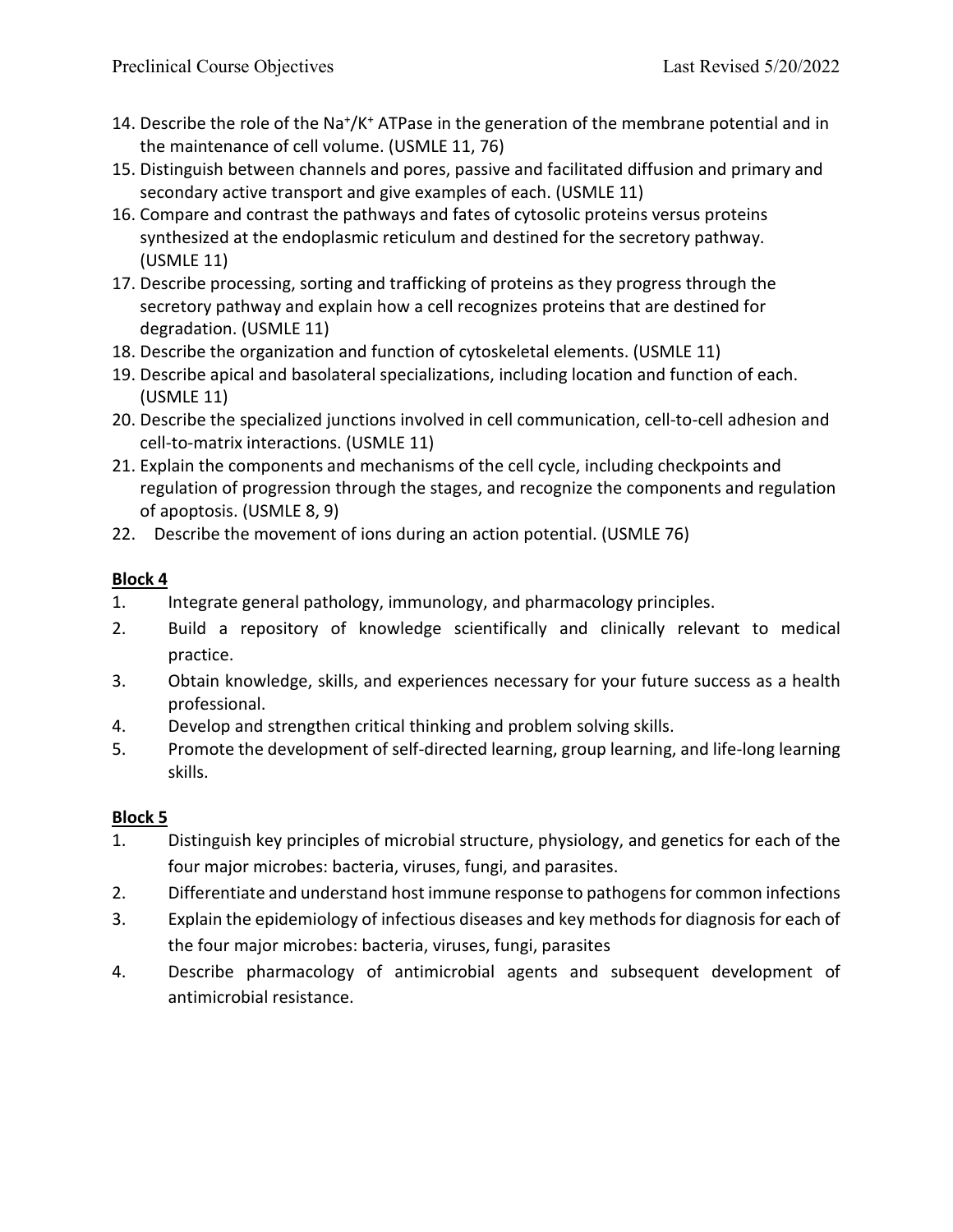## **Cardiovascular**

- 1. Describe the anatomy of the cardiovascular system and understand the function of the various components.
- 2. Draw or trace the normal transit of blood through the cardiovascular system, labeling typical pressures at each point.
- 3. Draw the normal conduction pathway of the heart and correlate that conduction with the ECG waveform.
- 4. Describe the factors that control the cardiovascular system's response to changes in demand.
- 5. Recognize the common imaging modalities used in cardiovascular medicine and list the uses, benefits and limitations of each.
- 6. For each major disease state discussed, describe the epidemiology and typical presenting features of that disease or condition.
- 7. Link the pathophysiologic features of a disease state with the treatments discussed (e.g. why are ACE inhibitors beneficial in heart failure?).
- 8. Identify common pathologic conditions from either specimens or imaging studies demonstrating the pathology.
- 9. List the common risk factors for atherosclerotic disease and describe appropriate therapies or lifestyle changes to deal with each.

## **Pulmonary**

- 1. Students will be able to identify normal histologic structures at various levels of the respiratory system from the upper airway down to the alveolar spaces.
- 2. Students will be able to identify anatomic structures of the respiratory system, their relationships to each other, and functional deficits associated with abnormalities of these structures.
- 3. Students will be able to identify key components of the history in patients with respiratory symptoms and explain the meaning of abnormal signs from the physical exam in order to develop differential diagnoses and to explain the underlying pathophysiology of the disease process(es).
- 4. Students will be able to recognize normal respiratory physiology including the seven key difficult concepts. The students will then be able to apply their knowledge of basic physiology to understand the pathophysiologic mechanisms of disease states of the respiratory system.
- 5. Students will be able to identify disease states from examining gross anatomic sections, as well as, histologic/microbiologic slides. Students should be able to: a. Define the entity or process
	- b. Understand the histologic hallmark of the disease
	- c. Identify the functional deficit created by the entity or process
	- d. Predict the temporal profile (timeline) this process will have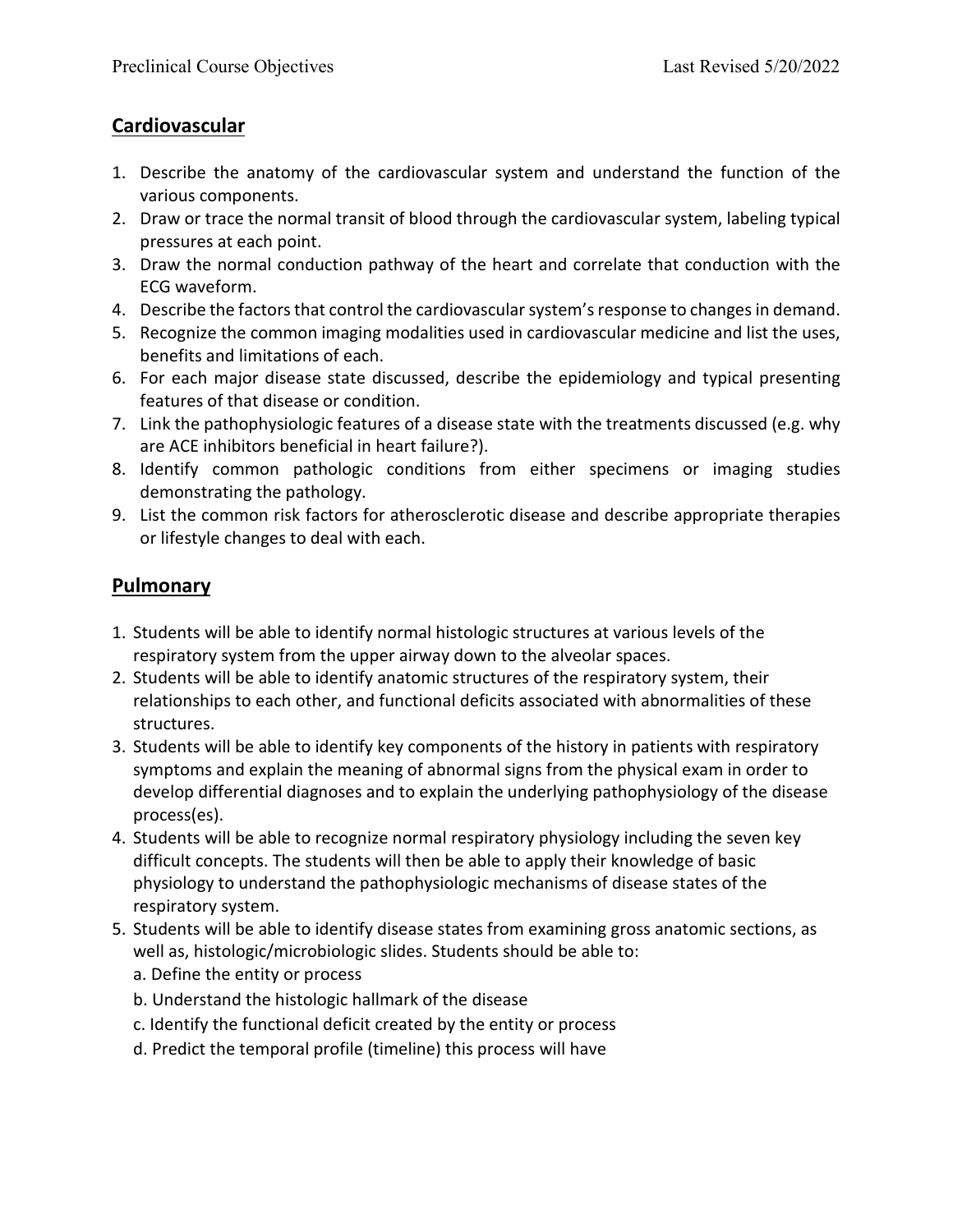6. Students will be able to recognize various disease processes of the respiratory system: (obstructive lung diseases, restrictive lung diseases, vascular diseases, sleep disorders, pleural diseases, neoplastic diseases, and infectious diseases). Students should be able to:

- a. Identify typical symptoms associated with each pathologic process
- b. Identify typical signs of the process on physical exam
- c. Be able to identify basic radiographic findings for the disease state
- d. Explain the underlying pathophysiology/pathology of the disease
- e. Formulate initial diagnostic/treatment plans for the disease
- 7. Students will be able to interpret the various diagnostic tests used in Pulmonary Medicine including:
	- a. Pulmonary function tests
	- b. Chest radiography
	- c. Arterial blood gases for analysis of acid/base status & alveolar-arterial oxygen
- 8. Students will be able to integrate information from prior course modules (Fundamentals I, Fundamentals II, Cardiovascular Module) and the ongoing Introduction to Clinical Medicine course with respiratory medicine to critically assess clinical case presentations
- 9. Students will demonstrate professional behavior, interprofessional collaboration, history and physical exam techniques, patient and family education skills during a simulated patient experience.
- 10. Students will be able to apply the scientific concepts gained toward preventive health care regarding smoking cessation.

## **Gastrointestinal**

- 1. Describe in your own words the normal function of each part of the GI tract at the tissue, cellular and molecular levels.
- 2. Explain causes and identify symptoms associated with the GI pathologies discussed during the module or covered in non-classroom assignments.
- 3. Compare and contrast pathological states with normal gut function.
- 4. Analyze and interpret laboratory test results and diagnostic images of the gut.
- 5. Explain how GI related conditions impact whole body homeostasis and functioning of other organ systems.
- 6. Propose strategies for diagnosing and treating GI related conditions in patients at all stages of life.
- 7. Identify and discuss nutritional, psychosocial and economic factors that influence and impinge upon GI related health care at all stages of life.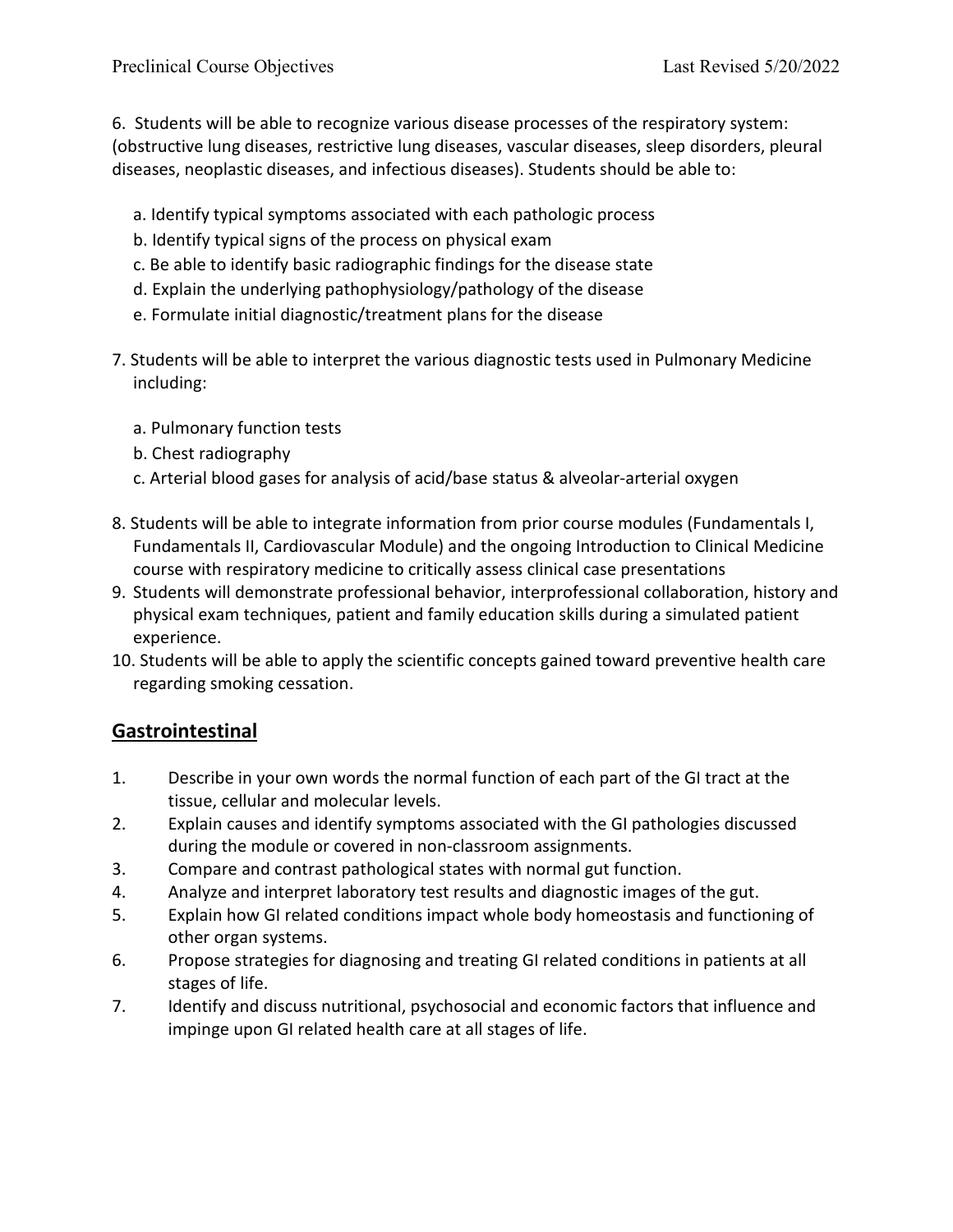## **Renal**

- 1. Identify the functional anatomy and structure of the urinary system and to apply the knowledge in understanding physiology and pathology
- 2. Recall the embryology and development of the urinary system and to apply the knowledge in understanding associated developmental defects
- 3. Explain important histological features of the kidney, especially as they apply to function
- 4. Analyze core content in understanding normal and abnormal urinary system function particularly in the areas of genetics, cell biology, physiology, pharmacology, and immunology
- 5. Assess body fluid homeostasis and to analyze associated disturbances
- 6. Correlate the fundamentals of kidney physiology with the regulation of fluid, electrolyte, acid-base, and blood pressure homeostasis in an integrative fashion with other organ systems
- 7. Assess and integrate clinical history and physical examination data for the diagnosis and treatment of water, electrolyte, and acid-base homeostasis disorders
- 8. Assess and integrate histology, clinical history, and physical examination data for the diagnosis and treatment of urinary system pathologies
- 9. Identify abnormal urinary system processes associated with changes in life style (e.g., diet and environment) or life cycle (e.g., aging and pregnancy)
- 10. Appraise the epidemiology of kidney disease

#### **Neurosciences**

- 1. Identify the basic cellular and molecular processes of neurons and glia.
- 2. Describe the functional organization of the pathways in the nervous system that mediate sensory input, central integration and decision making, and motor output.
- 3. Form an integrated understanding of normal and abnormal behavior based on molecular, cellular and systems neuroscience.
- 4. Recognize the genetic and environmental mechanisms that control the normal development of the nervous system and regulate the response of the nervous system to injury or disease.
- 5. Identify the anatomical site and physiological deficit based on a set of signs and symptoms. Predict the functional deficit(s) given a specific neuroanatomical lesion.
- 6. Describe the behavioral manifestations of psychiatric disorders and understand their anatomical and neurochemical basis.
- 7. Perform a differential diagnosis of neurological and psychiatric disorders and plan intervention / treatment strategies (including pharmacological approaches).
- 8. Describe the three dimensional anatomy of the neck, cranial cavity, face and orbit. Identify key anatomical features of each.
- 9. Describe the pharmacology of drugs used in the treatment of diseases of the nervous system, including their major mechanism, major adverse effects, and key drug interactions.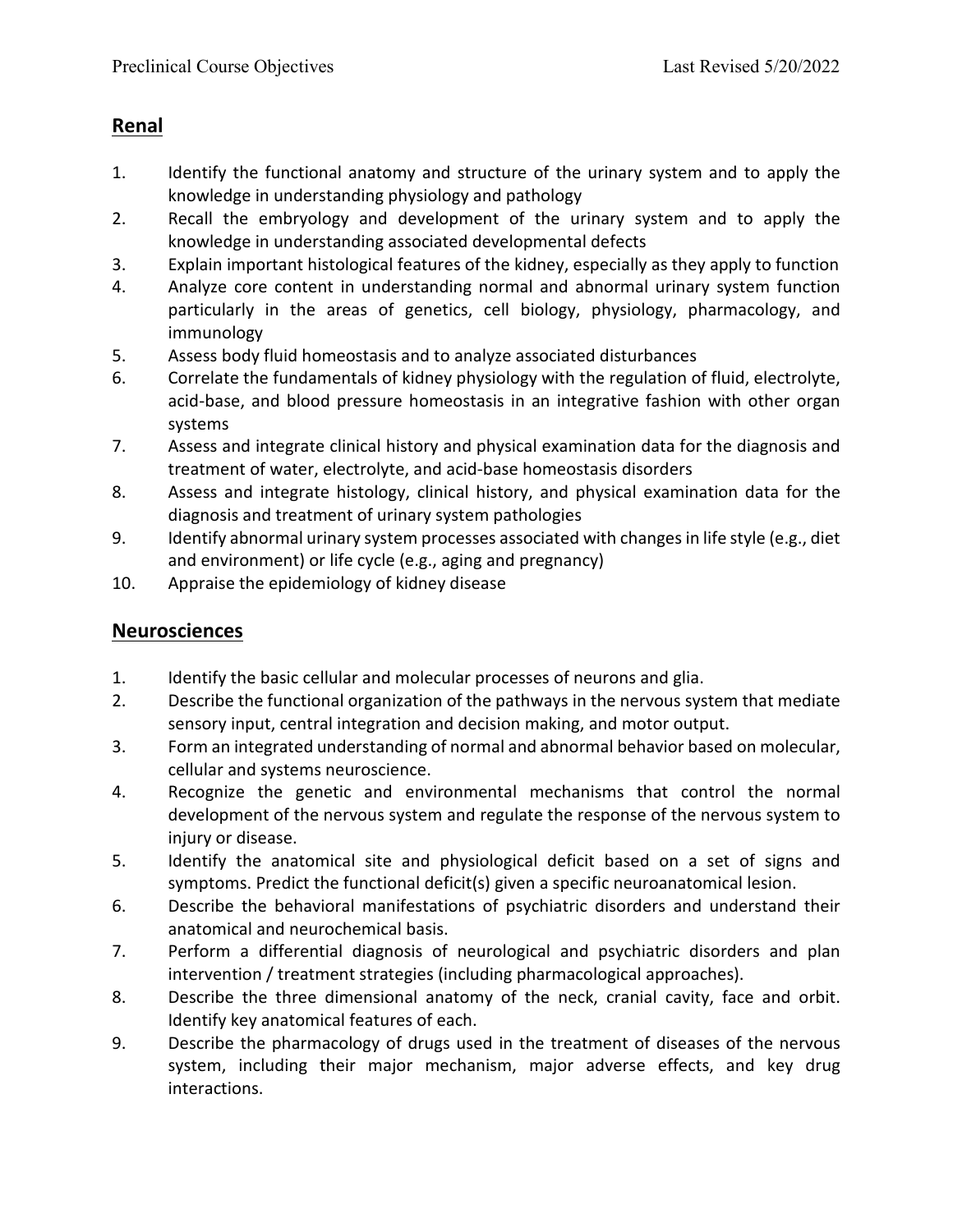- 10. Identify and describe brain pathology as it relates to damage and disease.
- 11. Summarize how the scientific method is used to evaluate and treat nervous system diseases and to solve research questions.
- 12. Foster and develop individual and team-based problem-solving, information assimilation and presentation skills.
- 13. Describe the behavioral stages of human development.
- 14. Understand the cultural and societal influences and impact on disease.

## **Musculoskeletal and Skin**

- 1. Identify the muscular, ligamentous and osseous structures governing movement and stability of the spine and extremities.
- 2. Describe basic skin structure, microanatomy, and physiology
- 3. Explain the biochemical and physiologic mechanisms regulating the normal contraction and relaxation of skeletal muscle.
- 4. Describe the underlying disease mechanisms and clinical presentations of patients with inherited and acquired metabolic disorders impacting skeletal muscle, joint disease, and integrity of bone.
- 5. Explain the biochemical and physiologic basis of bone development, remodeling, and the response to fracture and the disorders associated with abnormal bone remodeling, mineralization, and growth.
- 6. Recognize abnormal ranges of peripheral and axial joint motion and understand the mechanisms whereby inflammatory and degenerative disorders affect joint function.
- 7. Apply a systematic approach to describing skin eruptions and communicate skin examination findings using appropriate dermatologic terms
- 8. Differentiate infectious, nutritional, phototoxic, inflammatory and neoplastic skin conditions.
- 9. Explain the epidemiology, clinical manifestations, diagnostic evaluation, and therapeutic strategies for the management of patients with rheumatologic diseases.
- 10. Describe the mechanisms of action and toxicities of medications employed in the management of patients with musculoskeletal, articular, and cutaneous disorders
- 11. Communicate effectively with and understand the roles and responsibilities of rehabilitation therapists.
- 12. Develop empathy for patients with disabilities.

## **Endocrine**

- 1. The students will have acquired knowledge of the principles and mechanisms of neuroendocrine and endocrine structure and function.
- 2. The students will develop an integrative approach to learning that addresses
	- (a) endocrine glands and their hormones
	- (b) hormone sites of biosynthesis, action, and metabolism
	- (c) hormone impact on overall body physiology and metabolism; and
	- (d) disease states resulting from various endocrinopathies.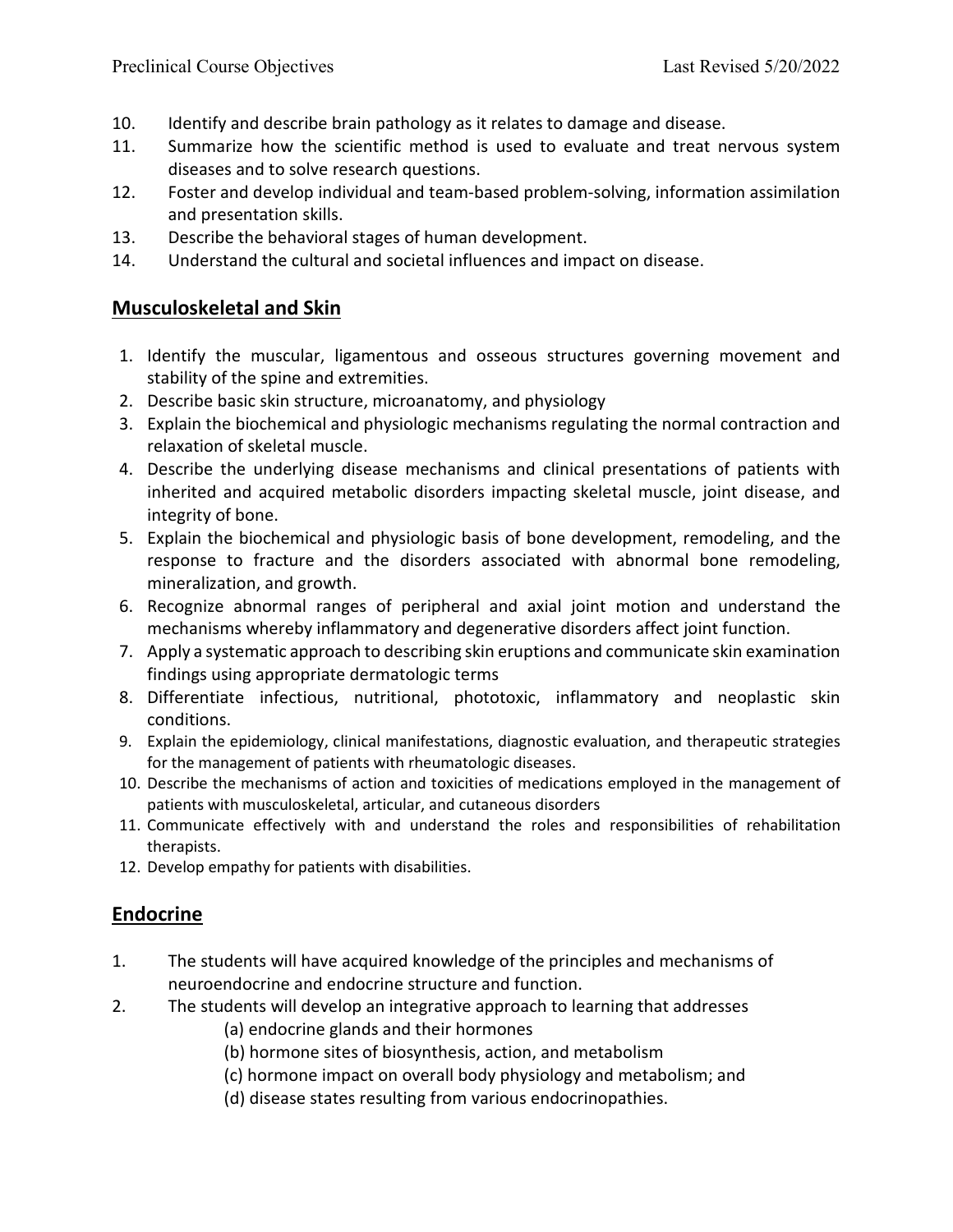- 3. The students will have an understanding of physiology and pathophysiology of the endocrine system as it affects development, growth, metabolism and reproduction.
- 4. The students will have acquired the skills to utilize the knowledge of basic physiology to explain normal and abnormal neuroendocrine and endocrine function and to apply this information to recognizing, understanding, and addressing clinical endocrine disorders.

## **Reproductive Systems**

- 1. Identify the anatomy of the male and female pelvis and correlate anatomic structures with corresponding radiologic images. Be able to identify anatomic landmarks and organs/structures in a dissected pelvis.
- 2. Describe normal and abnormal histology of the male and female reproductive organs.
- 3. Describe normal male and female development, causes of abnormal development, and the implications of abnormal development.
- 4. Identify benign and malignant lesions of the following organs. Explain the differential diagnosis based on the clinical symptoms of a patient with diseases that affect each of the listed organs. Discuss the treatment and prognosis of these diseases Female reproductive organs:
	- a. Uterus
	- b. Cervix
	- c. Vagina
	- d. Ovary
	- e. Fallopian tube
	- f. Vulva

Male reproductive organs:

- a. Testis
- b. Epididymis
- c. Prostate
- d. Penis
- e. Scrotum
- 5. Discuss the risk factors, pathophysiology, diagnostic methods, and treatments for the sexually transmitted diseases (STD).
- 6. Describe the anatomy of the breast. Discuss the common benign and malignant breast diseases. Be able to correlate radiologic images of the breast with the disease. Discuss the treatment and prognosis.
- 7. Describe the normal menstrual cycle and the causes of menstrual disorders. Be able to discuss the differential diagnosis and to review therapeutic options.
- 8. Discuss physiological changes across the menopausal transition and their treatment.
- 9. Describe sexual function and the major causes of sexual dysfunction in the male.
- 10. Discuss the mechanism of action, failure rate, and contraindications of the different types of contraception.
- 11. Discuss the physiology and pathophysiology of pregnancy, labor and delivery, and lactation.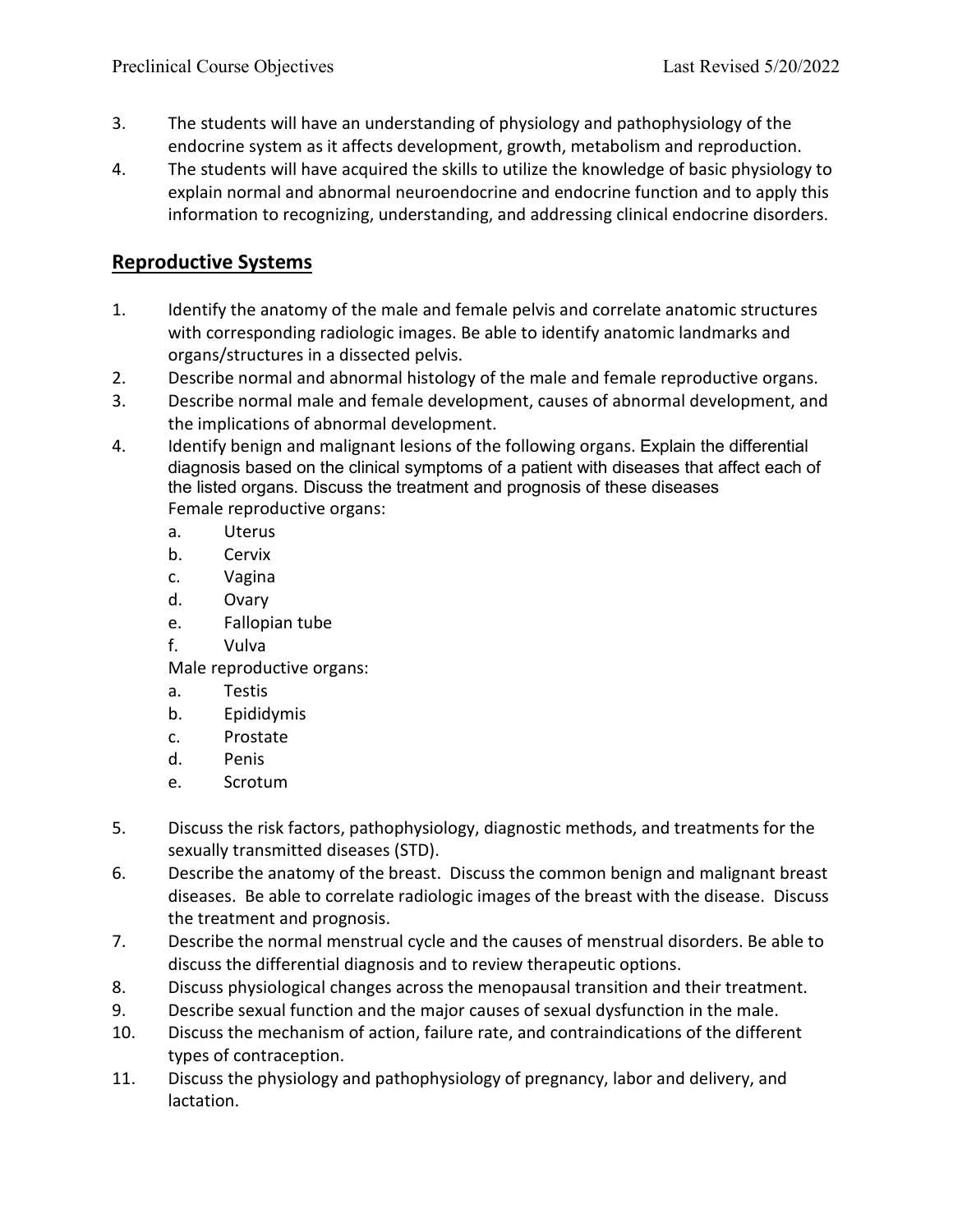- 12. Describe the indications, techniques available, and potential complications for termination of pregnancy
- 13. Discuss the causes, diagnostic methods, and the treatment of early pregnancy failure
- 14. Describe normal and abnormal development of the placenta and of placental tumors.
- 15. Describe the process of fetal development and normal labor and delivery.
- 16. Discuss maternal physiological changes and common complications of pregnancy and delivery
- 17. Discuss medical ethics as it applies to reproductive medicine
- 18. Describe normal fertility and the major causes of infertility in the male and female
- 19. Understand pharmacology of drugs associated with reproductive medicine

## **Hematology/Oncology**

- 1. Form an integrated understanding of the physiology, biochemistry of hematopoiesis and production/function of hematopoietic cells (erythrocytes, leukocytes, and platelets)
- 2. Recognize peripheral blood and bone marrow cellular morphology.
- 3. Describe the production and function of the coagulation and fibrinolytic processes.
- 4. Differentiate nutritional factors and vitamins effecting hematopoiesis
- 5. Describe the pathophysiologic basis of pediatric / adult benign and malignant hematologic disorders and be able to create a differential diagnosis and plan intervention / treatment strategies.
- 6. Describe basic principles of chemotherapy, radiation, tumor board consultation, anticoagulants and pharmacogenomics.
- 7. Describe basic imaging modalities in diagnosis of hematopoietic tumors.
- 8. Differentiate basic nutritional factors in cancer prevention and support.
- 9. Describe cancer survivorship, late effects and supportive care of older cancer patients.
- 10. Describe ethical issues and supportive care of cancer patients.

## **Evidence-Based Medicine**

- Describe biases that can affect the results of observational, diagnostic, screening, and therapeutic studies.
- Correctly interpret results of statistical testing.
- Choose among diagnostic tests based on the patient's pretest probability of disease and the operating characteristics of the tests.
- Recognize the principles of screening and how it differs from diagnosis.
- Correctly calculate and interpret sensitivity, specificity, post-test probability, and likelihood ratios.
- Correctly calculate and interpret measures of benefit and harm of treatments and exposures.
- Recognize the impact of confounding and ways that it can be controlled and accounted for in the design and analysis phases of a study.
- Correctly interpret the results of systematic reviews
- Correctly interpret figures, graphs, and tables demonstrating study results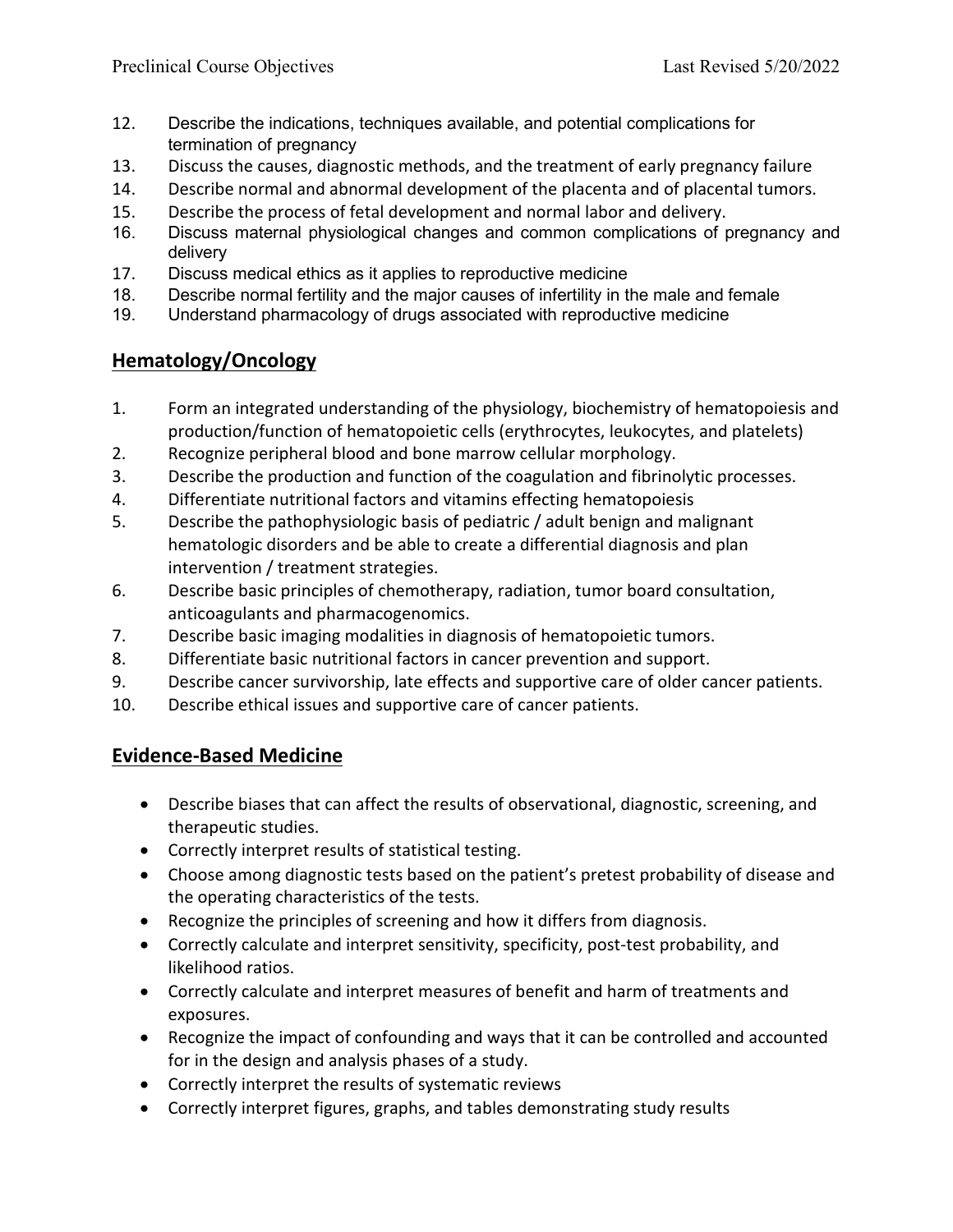## **ICM-1**

1. Demonstrate effective communication skills with patients and colleagues

- 2. Demonstrate comfort with patient interactions
- 3. Perform a patient interview and a basic physical examination following the expected format

4. Perform an oral case presentation and create a patient write-up following the standard format

5. Demonstrate the application of clinical reasoning skills and basic science knowledge to evaluating actual patients

6. Demonstrate the professional behavior expected of physicians in all interactions with patients, colleagues and staff

7. Demonstrate self-directed learning and self-assessment

# **ICM-2**

1. Demonstrate effective communication skills with patients and colleagues

2. Demonstrate comfort with patient interactions

3. Perform a patient interview and a basic physical examination following the expected format

4. Perform an oral case presentation and create a patient write-up following the standard format

5. Demonstrate the application of clinical reasoning skills and basic science knowledge to evaluating actual patients

6. Demonstrate the professional behavior expected of physicians in all interactions with patients, colleagues and staff

7. Demonstrate self-directed learning and self-awareness

# **Learning Communities**

#### **Wellness**

- Recognize when help is needed
- List individualized strategies for responding to stress

## **Professionalism**

- Demonstrate compassion, integrity, and respect for others
- Communicate effectively with team members
- Recall and critique examples of responsiveness to patient needs that supersedes selfinterest
- Recall and critique examples of sensitivity and responsiveness to a diverse patient population, including but not limited to diversity in gender, age, culture, race, religion, disabilities, and sexual orientation
- Identify gaps in knowledge and skills
- Set learning and improvement goals
- Identify and perform learning activities that address one's learning needs
- List strategies for soliciting feedback for improvement